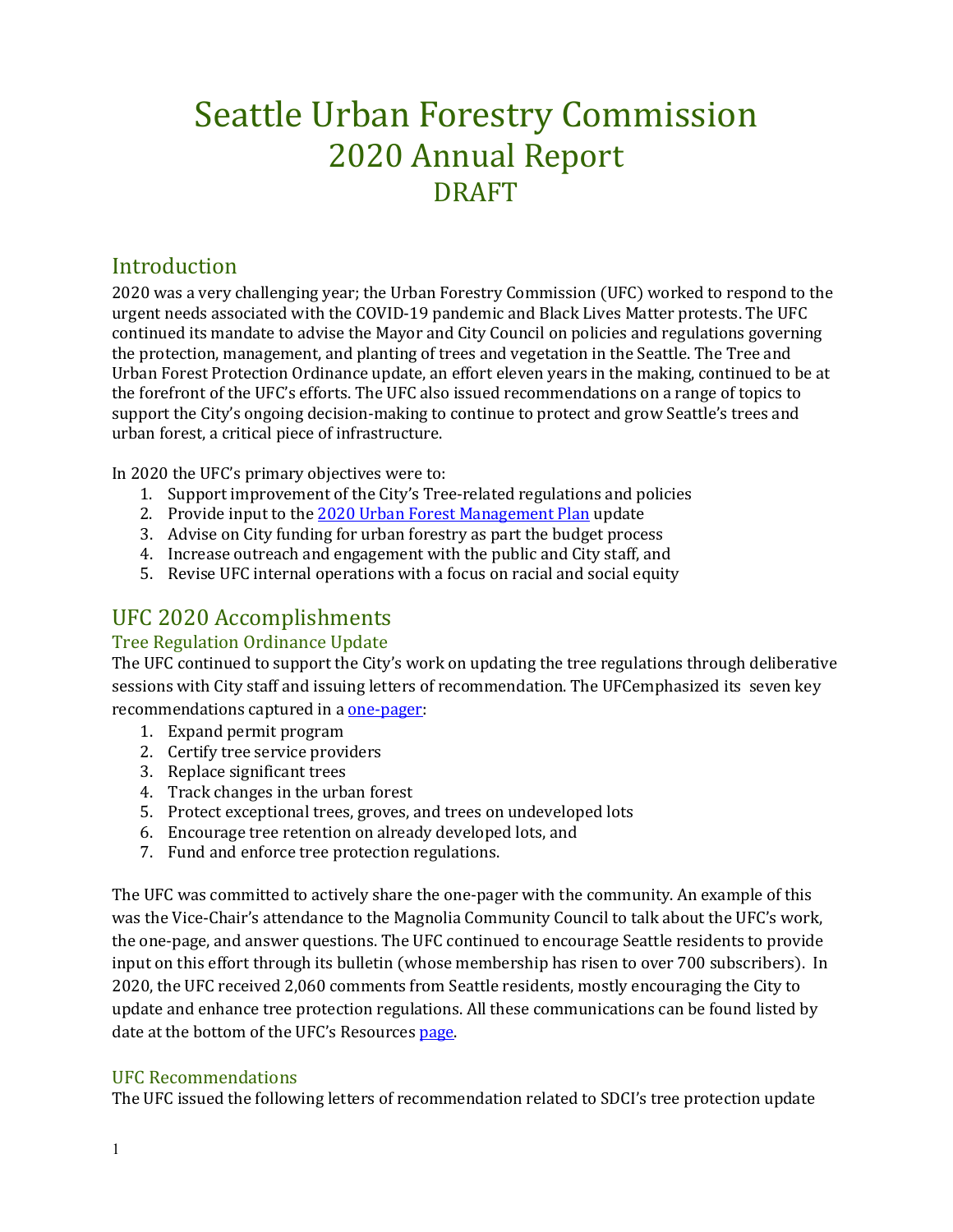work:

- [Tree Data Roadmap](http://www.seattle.gov/Documents/Departments/UrbanForestryCommission/FinalIssuedDocuments/WhatWeDo-Recomms/ADOPTEDTreeDataRoadmapThankyou051320.pdf) (May 13)<br>- Tree regulations undate (July
- [Tree regulations update](http://www.seattle.gov/Documents/Departments/UrbanForestryCommission/FinalIssuedDocuments/Recommendations/ADOPTEDThankYouChandaTreeRegs070120corrected.pdf) (July 1)<br>Fee-in-lieu research project (Aug
- [Fee-in-lieu research project](http://www.seattle.gov/Documents/Departments/UrbanForestryCommission/FinalIssuedDocuments/WhatWeDo-Recomms/ADOPTEDFee-in-lieuThankYou080520.pdf) (August 5)
- [Director's Rule 13-2020](http://www.seattle.gov/Documents/Departments/UrbanForestryCommission/FinalIssuedDocuments/WhatWeDo-Recomms/ADOPTED-DR13-2020letter081220.pdf) Exceptional Trees (August 12)<br>- Washington DC urban forestry presentation (providing
- [Washington, DC urban forestry presentation](http://www.seattle.gov/Documents/Departments/UrbanForestryCommission/FinalIssuedDocuments/WhatWeDo-Recomms/ADOPTEDWaDCFeeInLieuThankYou090920.pdf) (providing an example of successful tree removal permit and fee-in-lieu program – September 9)
- [Director's Rule 11-2020](http://www.seattle.gov/Documents/Departments/UrbanForestryCommission/FinalIssuedDocuments/WhatWeDo-Recomms/ADOPTEDCommentsDR11final090920.pdf) Landscaping Standards, including Green Factor (September 9)
- [Racial Equity Toolkit](http://www.seattle.gov/Documents/Departments/UrbanForestryCommission/FinalIssuedDocuments/WhatWeDo-Recomms/ADOPTED-SDCI-RETthankYou120920.pdf) for tree regulations update (December 9)

The UFC supported City initiatives and City departments' work with the following letters:

- SDOT's <u>Safe Routes to Schools</u> (February 12)<br>- SPU's Shin Canal Water Quality Project (Marc
- SPU'[s Ship Canal Water Quality Project](http://www.seattle.gov/Documents/Departments/UrbanForestryCommission/FinalIssuedDocuments/WhatWeDo-Recomms/ADOPTEDCWQP2020BriefingLetter030420.pdf) (March 4)
- Thank you <u>letter to the City's Navigation Team</u> (May 13)<br>- Green New Deal thank you letter (May 13)
- [Green New Deal](http://www.seattle.gov/Documents/Departments/UrbanForestryCommission/FinalIssuedDocuments/WhatWeDo-Recomms/ADOPTEDGNDThankyou051320.pdf) thank you letter (May 13)
- [Black Lives Matter statement of support](http://www.seattle.gov/Documents/Departments/UrbanForestryCommission/FinalIssuedDocuments/Recommendations/ADOPTED-BLMletter070120corrected.pdf) (July 1)<br>- SDOT's Pest Readiness work (Sentember 9)
- SDOT's [Pest Readiness](http://www.seattle.gov/Documents/Departments/UrbanForestryCommission/FinalIssuedDocuments/WhatWeDo-Recomms/ADOPTEDPestReadinessThankYou090920.pdf) work (September 9)
- [City's 2021 Budget](http://www.seattle.gov/Documents/Departments/UrbanForestryCommission/FinalIssuedDocuments/WhatWeDo-Recomms/ADOPTED-UFC2021BudgetLetter111820.pdf) (November 18)<br>- Draft 2020 Urban Forest Manageme
- [Draft 2020 Urban Forest Management Plan](http://www.seattle.gov/Documents/Departments/UrbanForestryCommission/FinalIssuedDocuments/WhatWeDo-Recomms/ADOPTED_2020UFMPcomments120920final.pdf) (December 9)

The UFC had the opportunity to engage and support the work of urban forestry and community partners with the following letters of recommendation and thankyou:

- [King County's 30-year Forest Plan](http://www.seattle.gov/Documents/Departments/UrbanForestryCommission/FinalIssuedDocuments/WhatWeDo-Recomms/ADOPTEDKCty30YrForestPlan031120FINAL.pdf) (March 11)
- [Forest Health Watch](http://www.seattle.gov/Documents/Departments/UrbanForestryCommission/FinalIssuedDocuments/WhatWeDo-Recomms/ADOPTEDForestHealthWatchThankYou100720.pdf) Project (October 7)
- <u>[iSea Tree application](http://www.seattle.gov/Documents/Departments/UrbanForestryCommission/FinalIssuedDocuments/WhatWeDo-Recomms/ADOPTEDiSeaTreeThankYou100720.pdf)</u> (October 7)<br>- Cambium Carbon Reforestation H
- [Cambium Carbon Reforestation Hub Development Initiative](http://www.seattle.gov/Documents/Departments/UrbanForestryCommission/FinalIssuedDocuments/WhatWeDo-Recomms/ADOPTEDCambiumCarbonThankYou110420.pdf) Thank you, and [letter](http://www.seattle.gov/Documents/Departments/UrbanForestryCommission/FinalIssuedDocuments/WhatWeDo-Recomms/ADOPTEDCambiumCarbonPilotApplication101420.pdf)  [encouraging the City's Urban Forestry Core Team](http://www.seattle.gov/Documents/Departments/UrbanForestryCommission/FinalIssuedDocuments/WhatWeDo-Recomms/ADOPTEDCambiumCarbonPilotApplication101420.pdf) to apply for pilot city status

One of the areas the UFC focused on this year was to improve its internal operations by creating [Guidelines](http://www.seattle.gov/Documents/Departments/UrbanForestryCommission/FinalIssuedDocuments/BylawsProtocols/ADOPTEDBriefingAndLetterDraftingProcessGuide040820FINAL.pdf) for Briefing Coordination and Letter Drafting (April 8) and updating its [Coordinator](http://www.seattle.gov/Documents/Departments/UrbanForestryCommission/FinalIssuedDocuments/BylawsProtocols/ADOPTEDrevisedUFCommissionProtocols040120.pdf)  [Protocols](http://www.seattle.gov/Documents/Departments/UrbanForestryCommission/FinalIssuedDocuments/BylawsProtocols/ADOPTEDrevisedUFCommissionProtocols040120.pdf) (April 1).

Over the years, the UFC has been monitoring several key Seattle Parks and Recreation initiatives. In 2020 SPR delivered updates for Cheasty Bike Trail Project, Viewpoint Policy, Colman Park Vegetation Management Plan, and the Green Seattle Partnership, including SPR's response to Council'[s 2020 Statement of Legislative Intent](http://www.seattle.gov/Documents/Departments/UrbanForestryCommission/2019/2019docs/2020-GSP-SLI6A2.pdf) about program goals and funding. The UFC will be issuing recommendations on these programs in early 2021.

#### UFC/ Urban Forest Interdepartmental Team Annual Meeting

The Commission and the Urban Forest Interdepartmental Team (IDT) pivoted from the traditionally in-person annual meeting to a remote training on racial equity and urban forestry. The meeting goals were to strengthen the partnership between the UFC and the IDT in order to accomplish the goals of the Urban Forest Management Plan (UFMP); to understand the complexities of urban forestry work on the ground; share examples of good work; and discuss challenges.

The UFC added the following language to its website regarding accessibility options for Seattle residents wanting to engage with the UFC: "The City of Seattle encourages everyone to participate in its programs and activities. For disability accommodations, materials in alternate formats, accessibility information, or any other question please contact the Urban Forestry Commission coordinator: Sandra Pinto at Sandra.PintoUrrutia@seattle.gov or via phone at **[\(206\) 684-3194](tel:%20+1%20(206)%20684-3194)**."